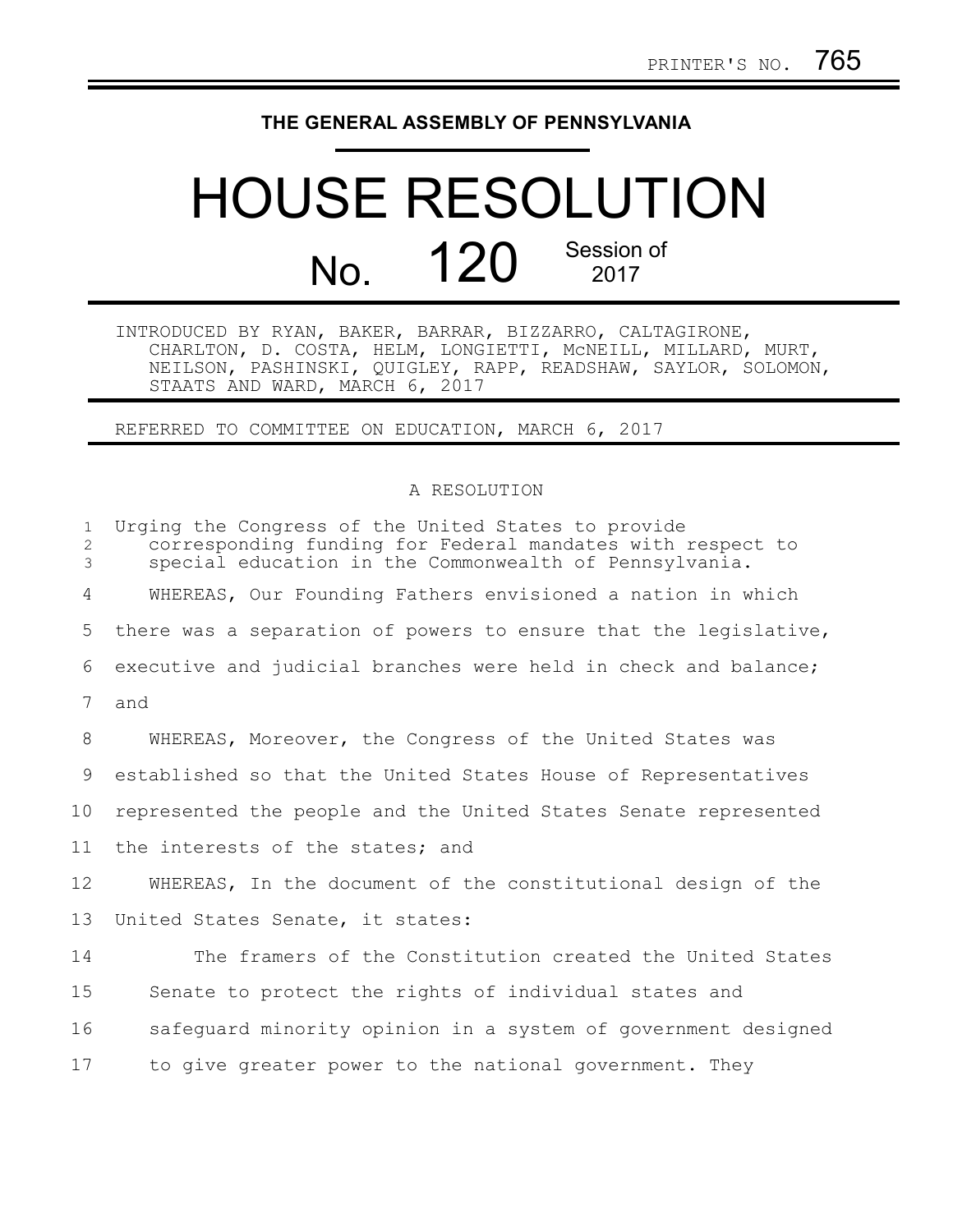modeled the Senate on governors' councils of the colonial era and on the state senates that had evolved since independence; and 1 2 3

WHEREAS, The passage of the 17th Amendment of the Constitution of the United States effectively undermined critical aspects of the balance of powers by stripping the states of direct representation and paved the way for the states to lose their representation; and 4 5 6 7 8

WHEREAS, The separation of powers is violated in the case of unfunded Federal mandates on the states which, because of the 17th Amendment, become mere implementers of Federal law and policies; and 9 10 11 12

WHEREAS, Unfunded Federal mandates in the area of education have saddled schools, local communities and taxpayers with burdens of unparalleled proportions; and 13 14 15

WHEREAS, Schools in the Commonwealth of Pennsylvania rely on State taxes and property taxes to fund these unfunded Federal education mandates, otherwise known as cost drivers, as well as locally desired programs; and 16 17 18 19

WHEREAS, One of the principal cost drivers for schools in the Commonwealth of Pennsylvania is the unfunded Federal mandate associated with educating children with disabilities; and WHEREAS, The Federal Government's prescription for helping children with disabilities without corresponding funding raises the risk of those children not receiving the special education they need; and 20 21 22 23 24 25 26

WHEREAS, Unfunded Federal special education mandates put the parents of children with disabilities in the unfortunate position of searching for school districts that have programs that meet the diverse needs of their children; and 27 28 29 30

20170HR0120PN0765 - 2 -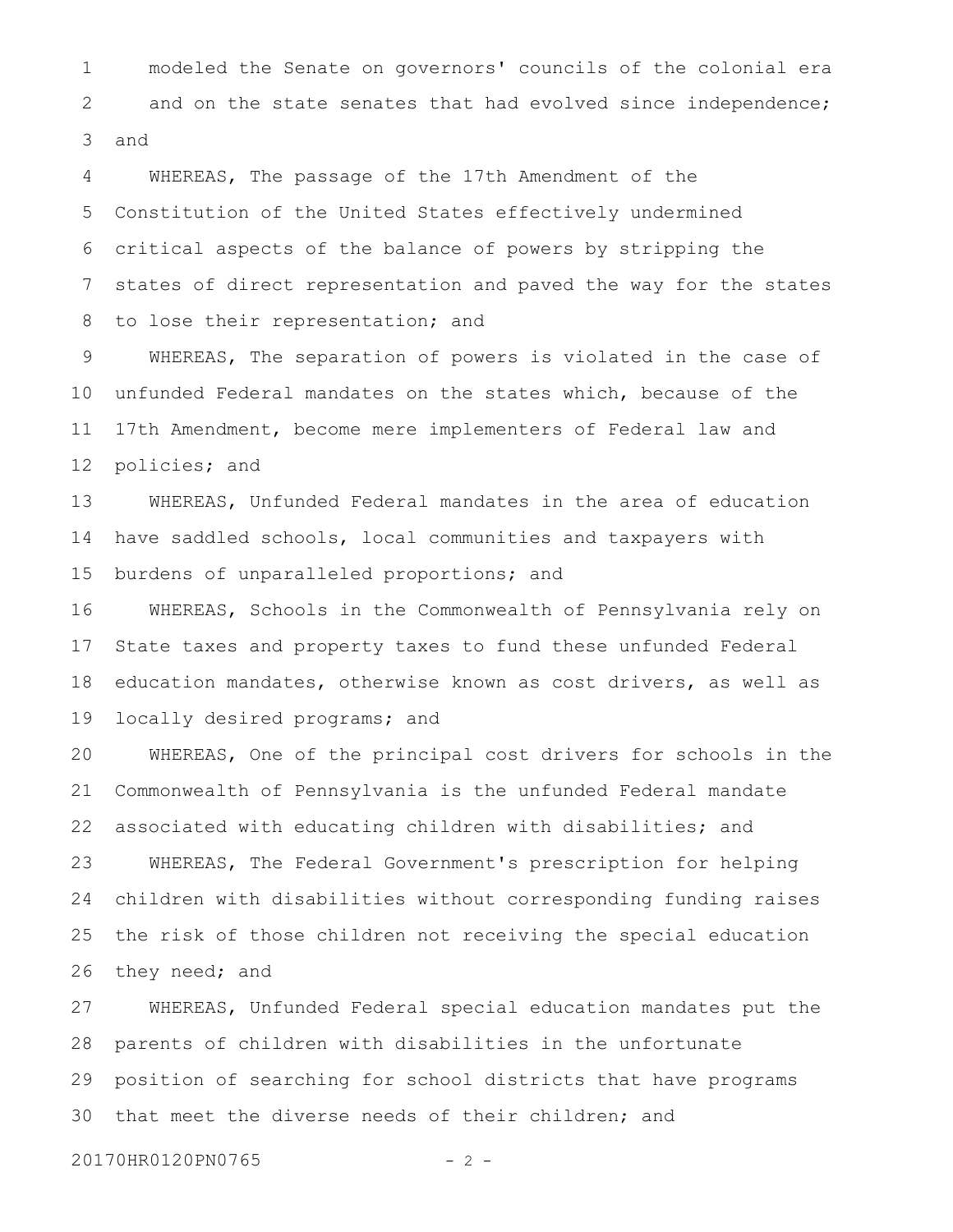WHEREAS, Unfunded Federal special education mandates significantly impact the ability of school districts in the Commonwealth of Pennsylvania to formulate a budget due to the unknown costs associated with a varying degree of special education needs; and 1 2 3 4 5

WHEREAS, Unfunded Federal special education mandates are responsible for an average of 12% to 17% of a school district's budget in the Commonwealth of Pennsylvania being allocated to help children with disabilities with limited funding assistance from the Federal Government; and 6 7 8 9 10

WHEREAS, As a result, school districts in the Commonwealth of Pennsylvania are forced to increase property taxes; and WHEREAS, It is necessary for the preservation of our liberties and the restoration of the balance of power between the Federal, State and local governments that Federal programs be funded by Federal revenue, State programs be funded by State revenue, and local programs be funded by local revenue; and WHEREAS, Federal funding for special education mandates in the Commonwealth of Pennsylvania ensures that Commonwealth residents will not be the sole source of funding for these mandates; and 11 12 13 14 15 16 17 18 19 20 21

WHEREAS, Parents of children with disabilities should not have to move to a different school district in order for their children to receive a quality education as a result of unfunded Federal special education mandates; therefore be it RESOLVED, That the House of Representatives of the Commonwealth of Pennsylvania urge the Congress of the United States to provide corresponding funding for Federal mandates with respect to special education in the Commonwealth of Pennsylvania; and be it further 22 23 24 25 26 27 28 29 30

20170HR0120PN0765 - 3 -